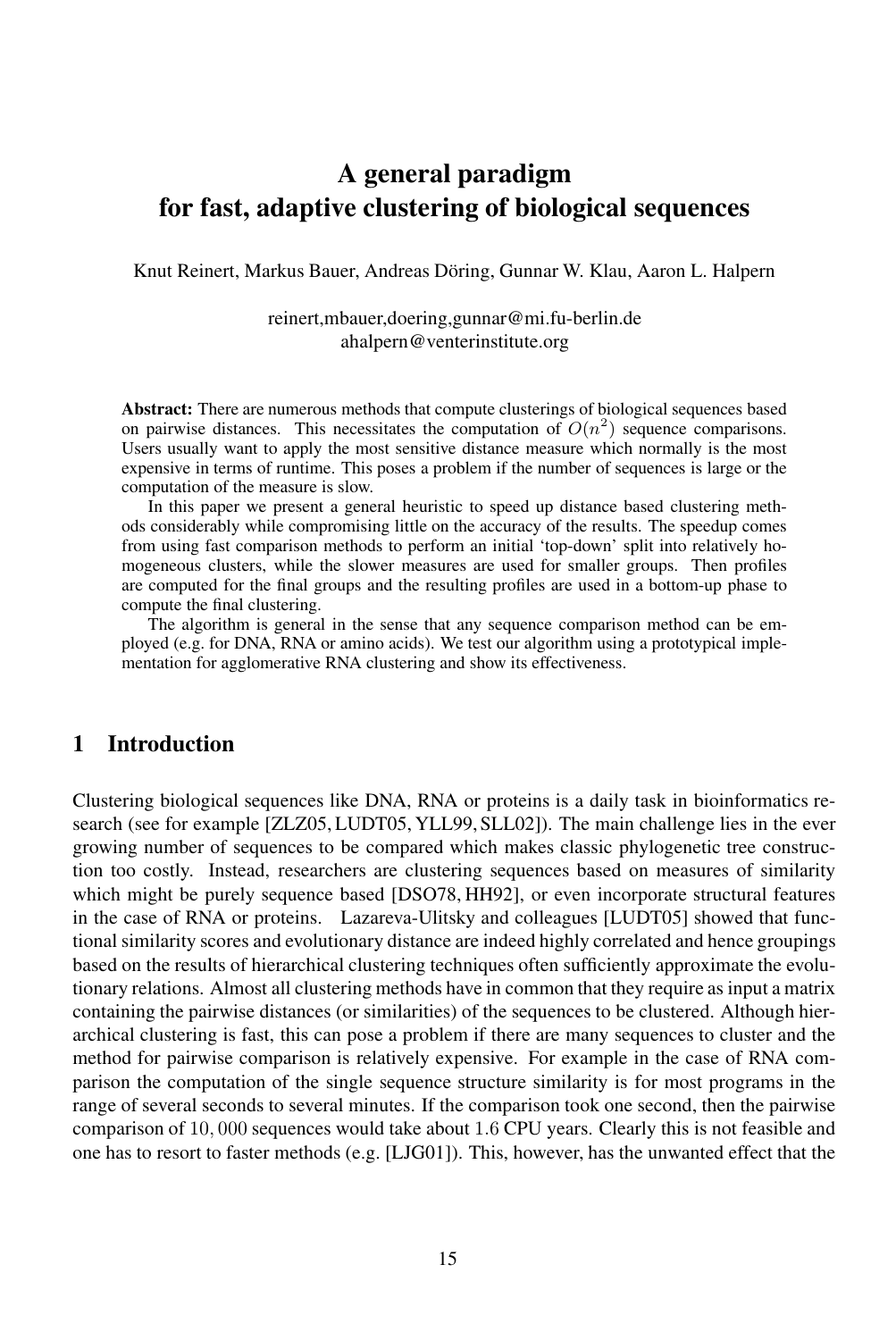faster method is less accurate which might lead to incorrect clustering results.

'

In this paper we describe a general procedure to address this problem and to speed up the computation of any method based on pairwise distances considerably. We exemplify our idea by implementing a method to quickly cluster a set of RNA sequences using agglomerative clustering (average linkage) and an accurate, yet costly distance measure. We compare the results to the clustering obtained without our speedup.

Informally our method is illustrated in Fig. 1. Our goal is to minimize the number of comparisons using the expensive method. To achieve this, we first heuristically divide the input top-down into smaller, meaningful groups using a fast comparison method. Success at this point requires some "easy" splits in the data. Then we compute profiles of all sequences in these groups and all pairwise distances between the profiles. We finally apply the clustering algorithm of our choice to this data. The general idea of dividing data into smaller groups is not new [LJG01], however the systematic approach we take is.

We use a hierarchy of methods to compute similarities between sequences. In this hierarchy the methods become subsequently slower (from the first method on level 1 to the most sensitive method at the final level) while they also become more accurate. As illustrated in Fig. 1 we divide the initial input set into groups using the fastest method. Depending on their size, those groups are then further refined by using slower, but more accurate methods, until the groups are small enough for applying the final method.



Figure 1: Illustration of our approach. Each colored circle represents a sequence and their spatial proximity should resemble their distance. The colors should indicate the "true" cluster they belong to.

At the final level the groups are possibly split again using the most sensitive method and then for the  $c$  resulting groups of this split we compute a profile. This requires the computation of all pairwise distances for each group. Those distances are finally used as the input of any bottom-up clustering method (e.g. agglomerative clustering). The main rationale behind using a hierarchy of methods is that many data sets will exhibit characteristics that allow them to be divided into large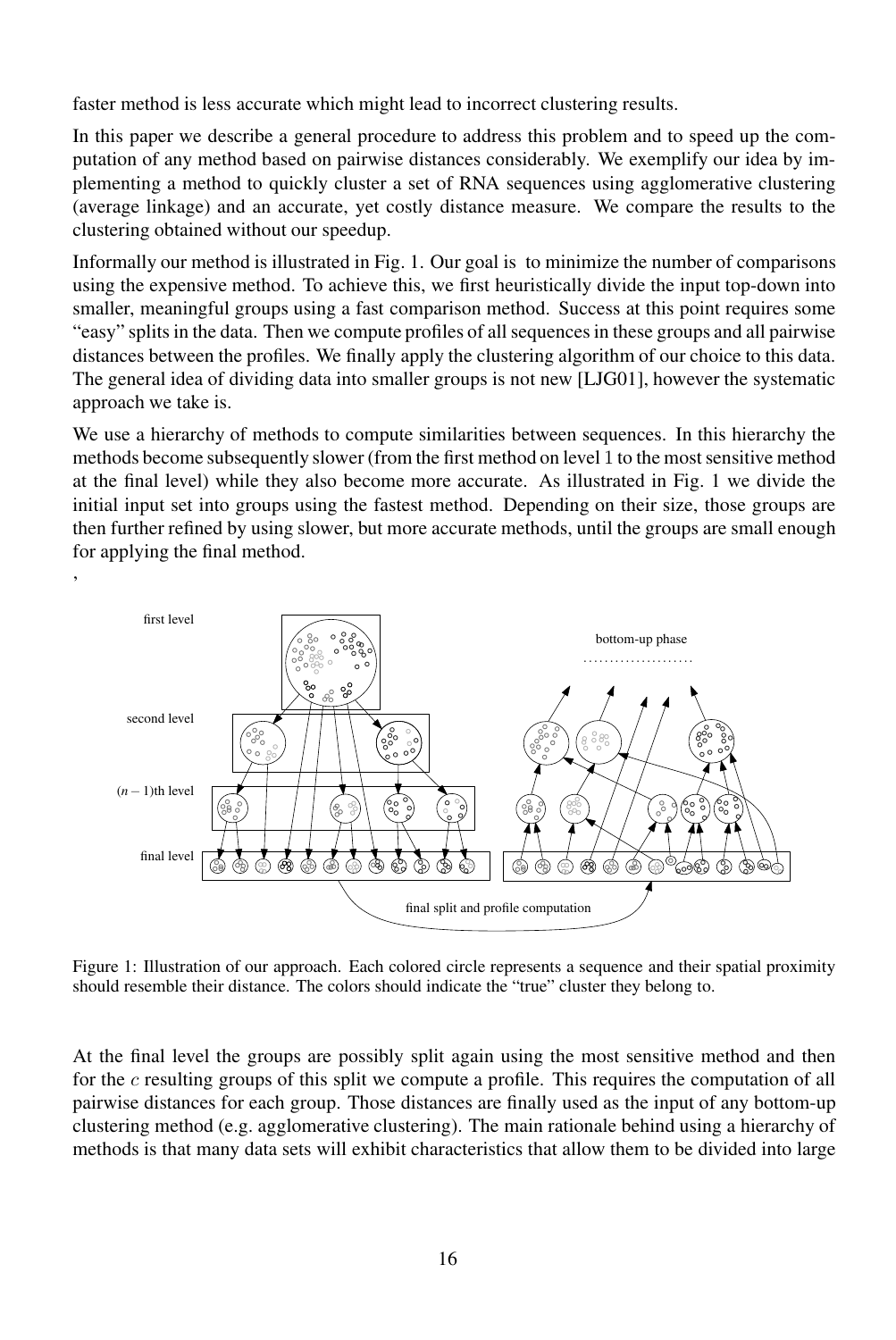divergent groups by almost any method, while more sensitive methods may be required to resolve structure within the smaller groups. This in turn allows us to use very fast, less sensitive methods first, and more sensitive but more costly methods later. Obviously our method will give best results (both regarding accuracy and speed), if we divide the input into reasonable sets with few mistakes (as illustrated in Fig. 1). However, our method will always use the most sensitive method at the final level, so mistakes as illustrated in Fig. 1 can be corrected before the bottom-up phase.

The method outlined raises a number of questions. For example, what should the size of the final groups be? How do we incorporate the intrinsic properties of the pairwise distances into our topdown phase? What speed-up can be achieved? What are the trade offs of using our methods versus computing a clustering based on an all-against-all comparison?

We will address those questions in Sect. 2. After this, we describe the effectiveness of our method by implementing a method to cluster RNA sequences using structure-sequence alignment algorithms and demonstrate how much time we can gain and how sensitive our method is.

## **2 Methods**

We are looking for a partition of n sequences  $\{S_1, S_2, \ldots, S_n\} =: M$  into about c clusters of size  $u \approx [n/c]$ . In the following we argue with normalized distance functions (between 0 and 1). We assume that normalized similarity functions can be easily converted into a distance function, since we do not make any assumptions about the functions. In particular they do not have to form a metric.

Our top-down method is generic and supports strategies inspired by average, single, or complete linkage clustering. Given a distance function  $d$  that computes the distance between two sequences and two sets A and B of sequences (with  $|A \cup B| > 1$ ), we define:

| $d_{+}(A, B) :=$    | $\sum d(A, B)$<br>$a \in A, b \in B, a \neq b$ |
|---------------------|------------------------------------------------|
| $d_{\min}(A, B) :=$ | $\min_{a \in A, b \in B, a \neq b} d(A, B)$    |
| $d_{\max}(A, B) :=$ | $\max_{a \in A, b \in B, a \neq b} d(A, B)$    |

In the case that  $|A \cup B| = 1$ , the distance is naturally defined as 0. We define the average distance of two nonempty, disjoint sets A and B as  $\overline{d_+}(A, B) := \frac{d_+(A, B)}{|A| \cdot |B|}$  $\frac{A_+(A,B)}{|A|\cdot|B|}$ . We also define  $d_+(A,A) :=$  $\frac{2 \cdot d_+(A,A)}{|A|\cdot (|A|-1)}$  for sets with  $|A| > 1$  and as 0 for  $|A| = 1$ . We also define  $\overline{d_{\min}}(A, B) := d_{\min}(A, B)$ , and  $\overline{d_{\max}}(A, B) := d_{\max}(A, B)$ .

Note that after joining two sets A and B, we can compute the distances  $d_{op}(A \cup B, C)$  to another set C simply by  $d_{op}(A \cup B, C) =$  op  $(d_{op}(A, C), d_{op}(B, C))$  and  $d_{op}(A \cup B, A \cup B) =$ op  $(d_{op}(A, A), d_{op}(B, B), d_{op}(A, B))$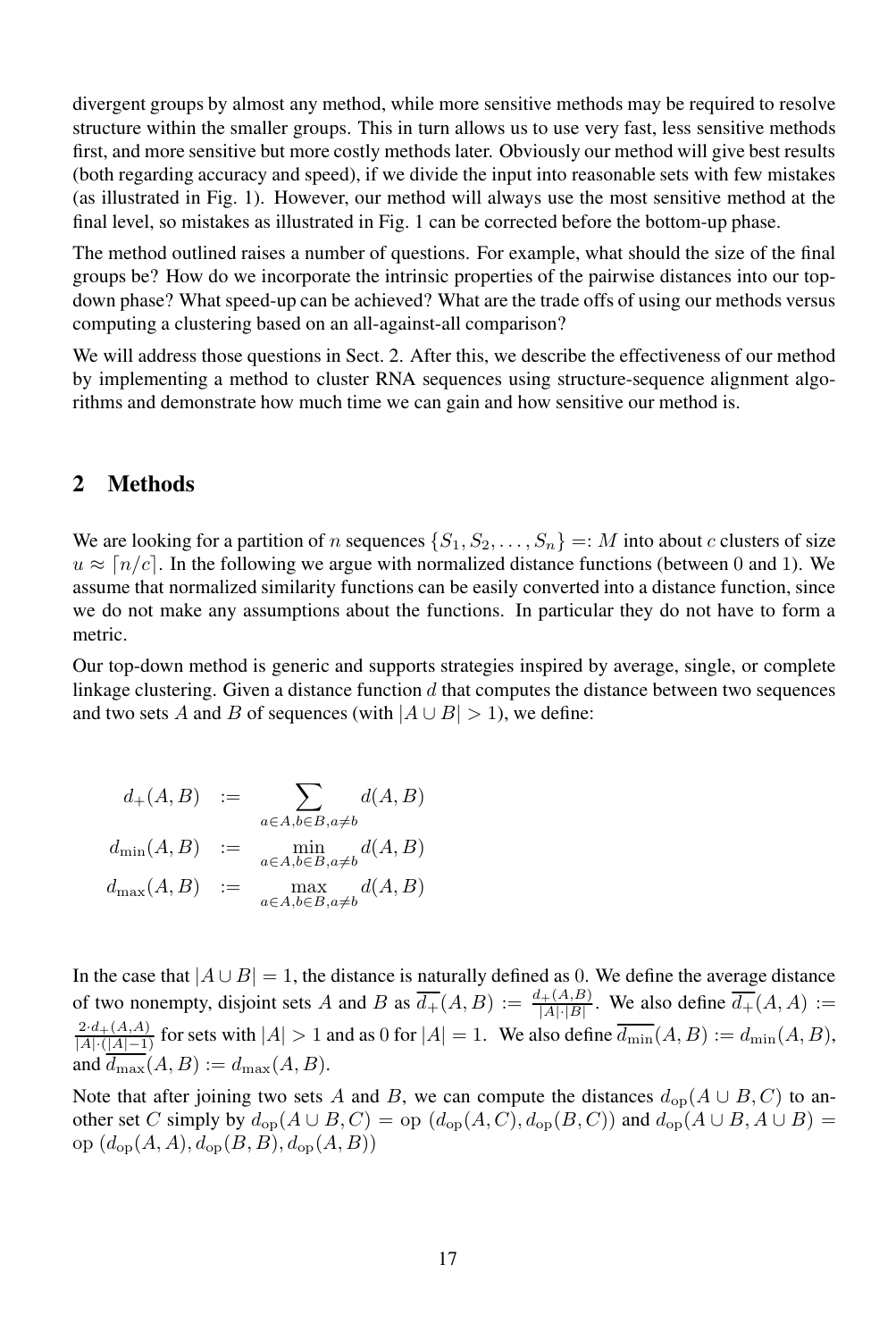Our top-down method is a variation of a standard agglomerative clustering algorithm:  $\overline{d_+}$  is used for 'average linkage',  $\overline{d_{\min}}$  for 'single linkage', and  $\overline{d_{\max}}$  for 'complete linkage' clustering.

#### **2.1 The choice of** c

One of the first questions arising when implementing our method is how large the final groups should be. We can compute a good target size as follows: If we have  $c$  final groups, each group contains on average  $n/c$  many sequences. For each group we have to compute  $\binom{n/c}{2}$  comparisons using our expensive final method. Given this, one would like to make the groups not too big. However, if the groups are small, then c is larger and we also have to compute  $\binom{c}{2}$  comparisons between group profiles. Those are two conflicting goals. The total number of comparisons is:

$$
v(c) := \frac{1}{2} \cdot \left(\frac{n^2}{c} + c^2\right) \approx \binom{n/c}{2} \cdot c + \binom{c}{2}
$$

If we take the first derivative  $v'(c) = c - \frac{n^2}{2c^2}$  $\frac{n}{2c^2}$  we can easily see that the function v has a minimum at  $c_{\min} = \sqrt[3]{\frac{n^2}{2}}$  and hence a good final group size would be approximately  $\sqrt[3]{2n}$ . If we consider the speedup we observe that  $v(1)/v(c_{\min})$  is in  $\Theta(n^{2/3})$ . For example for  $n = 2000$  we could reduce the number of expensive comparisons from about 2 million to about 24000 comparisons, or (assuming 1 second for each comparison) from 23 days to less than seven hours.

#### **2.2** The division threshold t

During the top-down phase we divide each group at a given level into subgroups using all pairwise distances of the members of this group computed with the respective method of this level. The question is of course, how we define the subgroups for the next level? Assume the maximal input size that can be handled by the method of the next level is  $u$ . As simple strategy would be to compute a standard agglomerative clustering and identify the  $u$  nearest elements (one group), then the next  $u$  elements (another group) and so on. This has two disadvantages. First, we always pass to the next method the largest set it can handle, and second the grouping does not use already computed distance information which for example could clearly exhibit many clusters of size smaller than  $u$ . Hence we decided to implement a strategy that examines the distance data derived at the initial level.

To define the subgroups we use for op  $\in \{+, \min, \max\}$ , the *linkage quotient* for two disjoint, nonempty sets  $A$  and  $B$  of sequences that is defined as:

$$
T_{\rm op}(A, B) = \lambda_{\rm sep}(A, B) \cdot \lambda_{\rm size}(A, B) \quad , \tag{1}
$$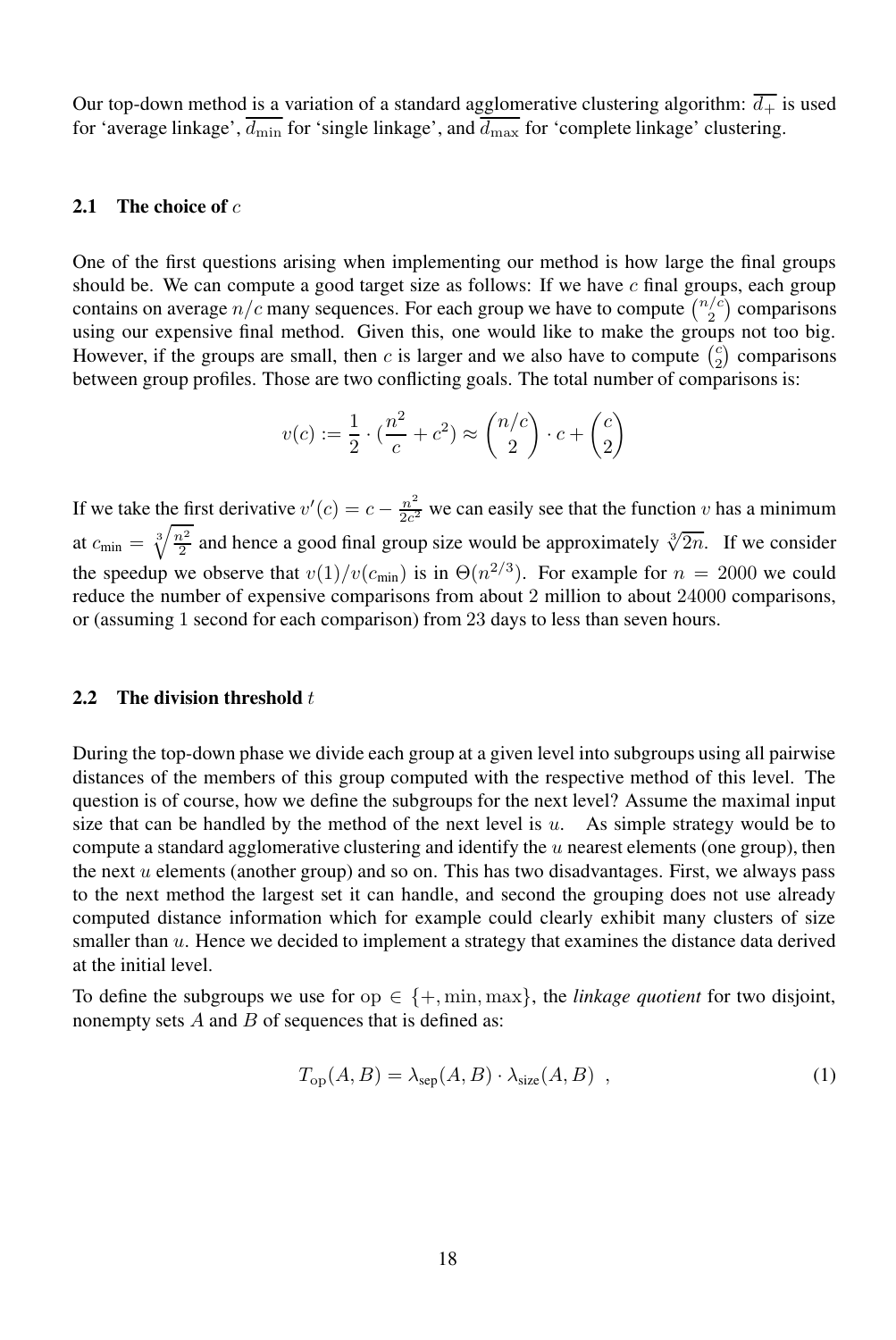with

$$
\lambda_{\rm sep}(A, B) = \frac{\overline{d_{\rm op}}(A, B)}{\max\{d_{\rm pm}(A), \overline{d_{\rm op}}(A, A)\} + \max\{d_{\rm pm}(B), \overline{d_{\rm op}}(B, B)\}}
$$
 and  

$$
\lambda_{\rm size}(A, B) = \frac{4 \cdot |A| \cdot |B|}{(|A| + |B|)^2}.
$$

where  $d_{\text{pm}}(A)$  is the smallest positive distance of elements in A to any other element in the input set. The division by  $\overline{d_{\text{op}}(B, B)}$  should accommodate for the "density" of a group. In the case of singletons we approximate this by introducing  $d_{\text{pm}}(A)$ .



Figure 2: Left figure: In situation (a) we want to join the groups A and B, whereas in (b) we might want to keep them apart. The value d denotes the approximate distance of each pair of sequences. Right figure: 3D plot of linkage quotient with maximal value 2 for different group sizes  $t = 1.7$ . The axes show the number of elements in  $A$  and  $B$ . All combinations that lie above the plane would not be joined by the procedure SPLITSET.

To define the groups for the next level we start with singletons for each element of a group and greedily join sets. The smaller the linkage quotient  $T_{op}(A, B)$  for two sets A and B, the more likely they are joined together. The idea behind the definition of linkage quotient is that the separation factor  $\lambda_{\rm sep}(A, B)$  becomes larger, the better A and B are separated compared to the "density" they already have (This motivates our definition of "distance" for singletons. If the distance was 0 or small we would never join them). For example  $\lambda_{\text{sep}}(A, B)$  would be near 0.5 if we sampled randomly from sequences with similar distances (see Fig. 2 (a)). Figure 2 (b) shows a situation where the separation factor  $\lambda_{\rm sep}(A, B)$  is around 1. Generally it can become very large if very dense clusters are far apart. The size factor  $\lambda_{size}(A, B)$  is normalized to 1 and is larger if the two sets are similar in size reaching its maximum for  $|A| = |B|$ . The minimum value approaches  $4/(|A|+|B|).$ 

Hence we will preferably join badly separated sets of unequal size for subsequent separation with a more sensitive method, whereas equally sized, well separated sets will be joined much later, if at all. More specifically, the algorithm joins two disjoint sets A and B if  $T_{op}(A, B) \leq t$  for a suitable *linkage threshold* t. Figure 2 shows the Top function for varying group sizes and with  $\overline{d_{\rm op}}(A, B) = 0.2, \overline{d_{\rm op}}(A, A) = \overline{d_{\rm op}}(B, B) = 0.05$  together with a cut-off plane at  $t = 1.7$ .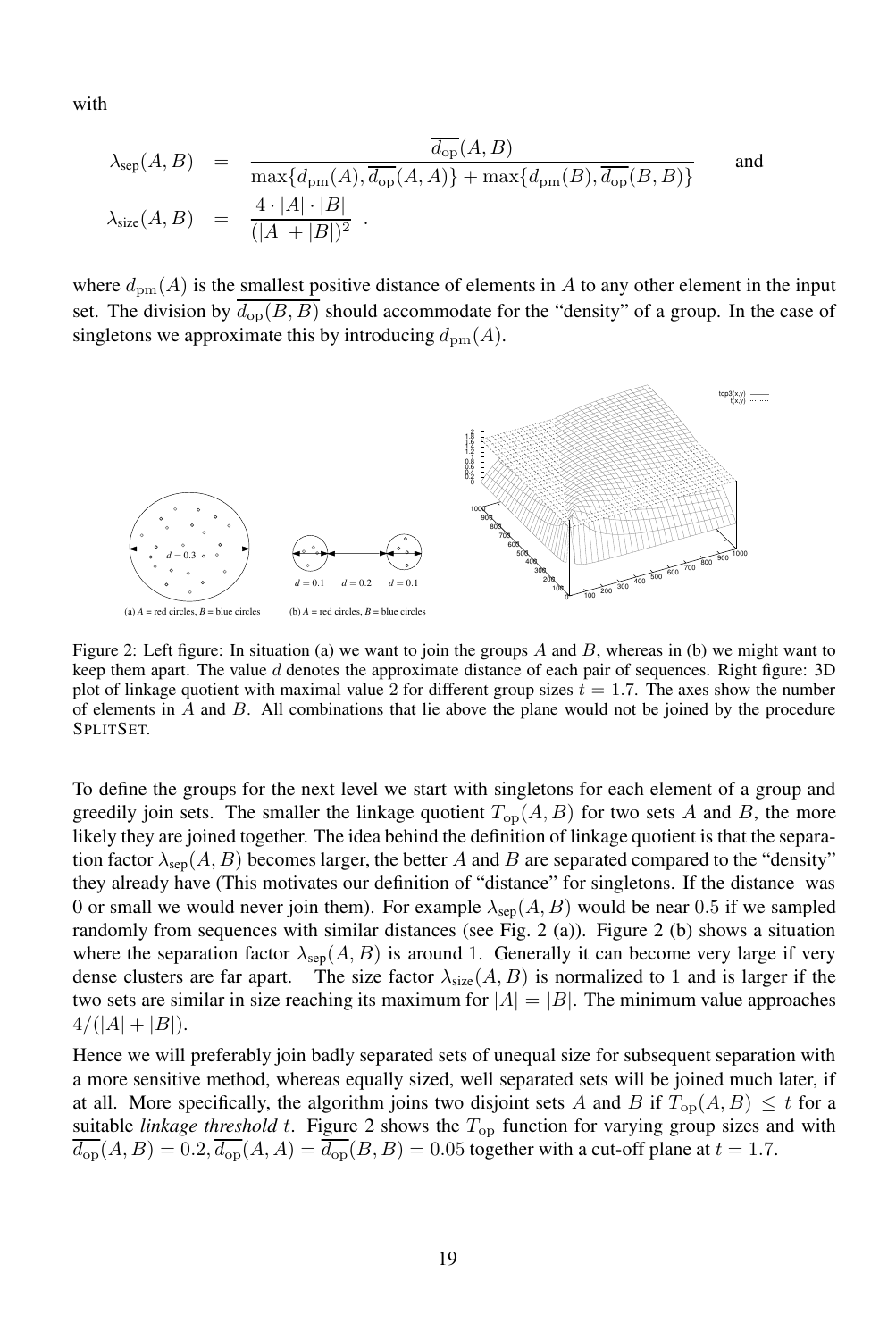How can we define a suitable cutoff for the linkage quotient? We argue as follows: From the discussion in the previous section we know that we would like to obtain  $c_{\text{min}}$  groups each of size  $\approx n/c_{\text{min}}$ . Also, if we assume for the sake of argument that the final  $c_{\text{min}}$  groups are the most homogeneous with respect to our final method, then the  $c_{\min} \cdot {n/c_{\min} \choose 2}$  smallest distances should occur in the pairwise comparisons of elements in the respective groups. All larger distances should occur between elements of different groups. Our threshold should definitely encourage the joining of groups that have small inter and small intra distance whereas it should refrain from joining groups with large distances in between the groups. We can choose a threshold  $t_{\text{cut}}$  that achieves this as follows. We sort all pairwise distances using our initial method. Then we take the average of the  $c_{\min} \cdot \binom{n/c_{\min}}{2}$  smallest distances and denote it by  $d_{\text{intra}}$  as well as the average of the remaining, large distances and denote it by  $d_{\text{inter}}$ . Then we define  $t_{\text{cut}} = d_{\text{inter}}/(2 \cdot d_{\text{intra}})$ .

We illustrate that this is a reasonable choice using the following small examples of 12 sequences.



Figure 3: Assume that  $d_{\text{intra}}$  is always 0.1 and  $d_{\text{inter}}$  is always 0.4.

For 12 sequences the optimal group size is  $\lceil 12/4.16 \rceil = 3$  and  $c_{\text{min}} = 4$ . Hence we take the average of the  $4 \cdot {3 \choose 2} = 12$  distances as  $d_{\text{intra}}$  and the average of the remaining distances as  $d_{\text{inter}}$ . For the three cases depicted in Fig. 3 this yields: a)  $t_{\text{cut}} = d_{\text{inter}}/(2 \cdot d_{\text{intra}}) = 0.366/0.2 = 1.83$ , b)  $t_{\text{cut}} = 0.3/0.2 = 1.5$ , and c)  $t_{\text{cut}} = 0.4/0.25 = 1.6$ .

It is easy to check that our algorithm will perform as expected in all three cases. It will join singletons with small distances (since the linkage coefficient is  $\frac{0.1}{0.1+0.1} \cdot \frac{4 \cdot 1 \cdot 1}{2^2} = 0.5$ , which is smaller than the threshold) and will not join singletons with large distance since the linkage coefficient is 0.4 0.1+0.1  $2^2$  - 2. ABS, R which<br>coefficient is  $\frac{0.4}{0.1+0.1} \cdot \frac{4 \cdot 2 \cdot 2}{4^2} = 2$ .  $\frac{4 \cdot 1 \cdot 1}{2^2} = 2$ . Also, it will not join the low distance two element groups in c) since the linkage

#### **2.3 The top-down-phase in detail**

We are now ready to describe the top-down procedure in pseudo code. Recall that we are looking for a partition of n sequences  $\{S_1, S_2, \ldots, S_n\} =: M$  into about c clusters of size  $u \approx \lfloor n/c \rfloor$ .

Assume  $S$  is a subset of  $M$  that contains candidates for being grouped together (initially the topdown phase starts with M itself.) The constant  $u$  is the maximal group size for a given level (provided by the user) and and Res is the resulting set of groups that is passed to the next level of comparisons. The variable  $t$  denotes the linkage threshold and  $D$  the matrix of all pairwise distances. Then the following pseudo code in Fig. 4 describes how subgroups are generated.

In this pseudo code the function UPDATEDISTANCES chooses the appropriate method  $A_i$  and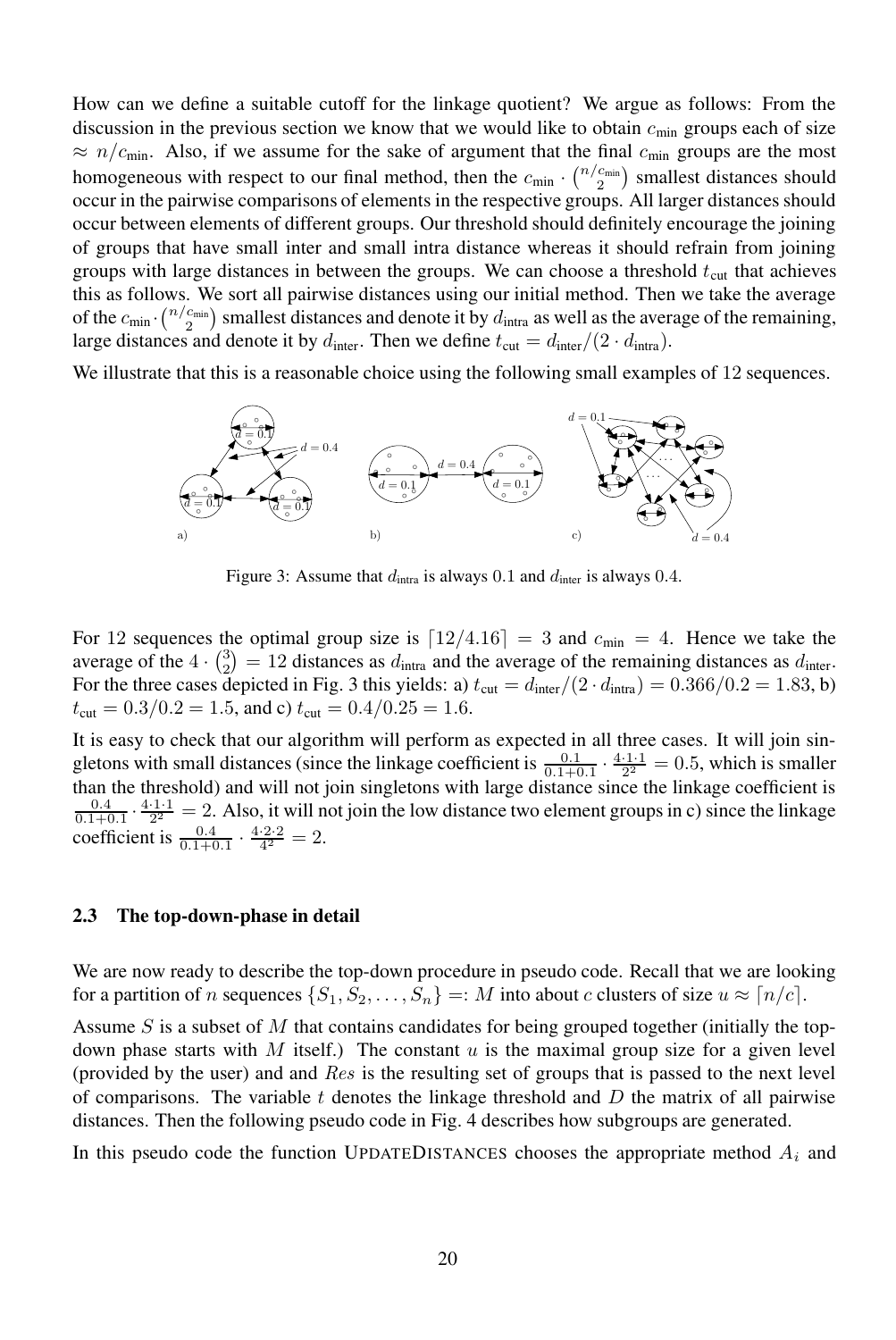```
SPLITSET(D, S, u, t)PS \leftarrow \{\{S_i\} | S_i \in S \};Res \leftarrow \emptyset;while |PS| > 1do
         Select X, Y \in PS with \overline{d_{op}}(X, Y) minimal; |X| \ge |Y|;
         if (|X| + |Y| \le u) and (T_{op}(X, Y) \le t)
           then join X and Y;
                 UPDATEDISTANCES(D, X, Y, S);PS. remove(X);
                 PS. remove(Y);
                 PS. insert(X \cup Y);
           else extract X
                 PS. remove(X);
                 Res.\,insert(X);Res \leftarrow Res \cup PS;return Res;
```
Figure 4: Pseudo code for procedure SPLITSET.

updates only the distances involving  $X$  and  $Y$ .

Assume we are given our preferred and most sensitive method  $A<sub>final</sub>$  for which we require that it can compute a profile (needed for the later bottom-up phase). In addition we are given a set of methods to compute distances between two sequences where  $A_{initial} = A_1$  is the fastest and  $A_{final} = A_n$  is the slowest. Further we are given  $u_i$  for all  $1 \leq i \leq n$  with  $u_1 = n + 1 > u_2 > \ldots > u_{\text{final}}$ .

Then the pseudo code in Fig. 5 describes the complete subdivision phase.

In the above code the procedure COMPUTEDISTANCES $(D, S, A_i)$  only recomputes the pairwise distances of elements in S using method  $A_i$ . Note that the final method is never used in the while loop, but only in the last call of SPLITSET used for the profile computation. The returned profiles can now be used in the bottom-up phase which can employ any sort of clustering that requires a distance matrix.

#### **3 Results**

To demonstrate our method we implemented a program for computing an average linkage clustering of RNA sequences based on a pairwise structural distance measure.

Using this program we demonstrate how much we can decrease the run time in reality by comparing the runtime of our method to a normal agglomerative clustering procedure for which we compute all pairwise distances. Secondly we show that the definition of a linkage quotient thresh-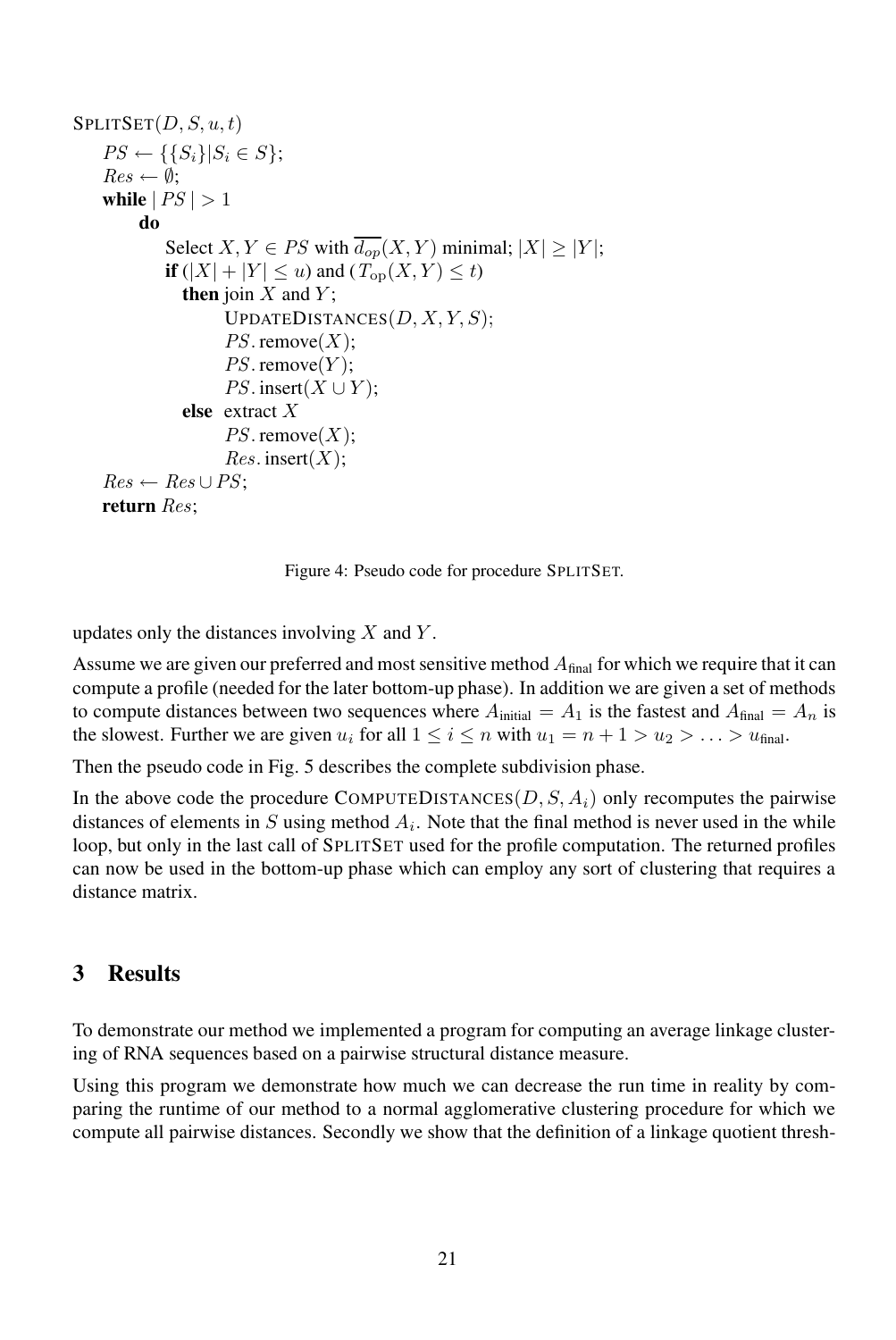```
PARTITION(M)n \leftarrow |M|;c_{\min} \leftarrow \sqrt[3]{n^2/2};u_{\text{final}} = b \cdot \lceil n/c_{\text{min}} \rceil; // b between 1.0 and 2.0
COMPUTEDISTANCES(D, M, A_{initial});
t_{\text{cut}} \leftarrow \alpha \cdot \text{COMPUTETHRESHOLD}(D, n, c_{\text{min}});Res \leftarrow SPLITSET(D, M, u_2, t_{cut});while \exists S \in Res with |S| > u<sub>final</sub>
      do
           choose i with u_i \leftarrow \min u_j with |S| < u_j;
           COMPUTEDISTANCES(D, S, A_i);R \leftarrow SPLITSET(D, S, u_{i+1}, t_{\text{cut}});Res = Res - S;Res = Res \cup R;
 Profiles \leftarrow \emptyset;for all S \in Resdo
           COMPUTEDISTANCES(D, S, A_{final});R \leftarrow SPLITSET(D, S, u_{final}, t_{cut});Profiles \leftarrow Profiles \cup profiles of all S \in R computed with A_{final};
return Profiles;
```
Figure 5: Pseudo code for main procedure.

old effectively prevents small, well-defined clusters from being merged only because the final group size is not reached. Finally we show that our prototypical RNA clustering procedure produces high quality results. Our tests are intended to show the effectiveness of the generic method for speeding up clustering, rather than the merits of the specific methods for RNA comparison that are employed. However we give exemplary evidence of its performance.

The program was implemented using the SeqAn library for biological sequence analysis [DWRR, DWRR07]. We start by describing the methods we use for our implementation and point out again that our hierarchical method will work for any set of distance functions.

**Methods used for RNA comparison** We use the following methods to cluster RNA sequences. As the final, and most costly, method we choose LaRA [BKR07]. LaRA produces high-quality multiple sequence-structure RNA alignments. It transforms the original problem into an integer linear programming formulation and finds provably optimal or near-optimal solutions using Lagrangian relaxation. LaRA is part of the LiSA library for structural alignments [KBMP07].

To be applied within the clustering framework described in this paper, our RNA alignment method provides two functionalities: First, given a number of sequences  $S$ , it returns a consensus representation of a multiple structural alignment of  $S$ . This occurs at the final level, where LaRA computes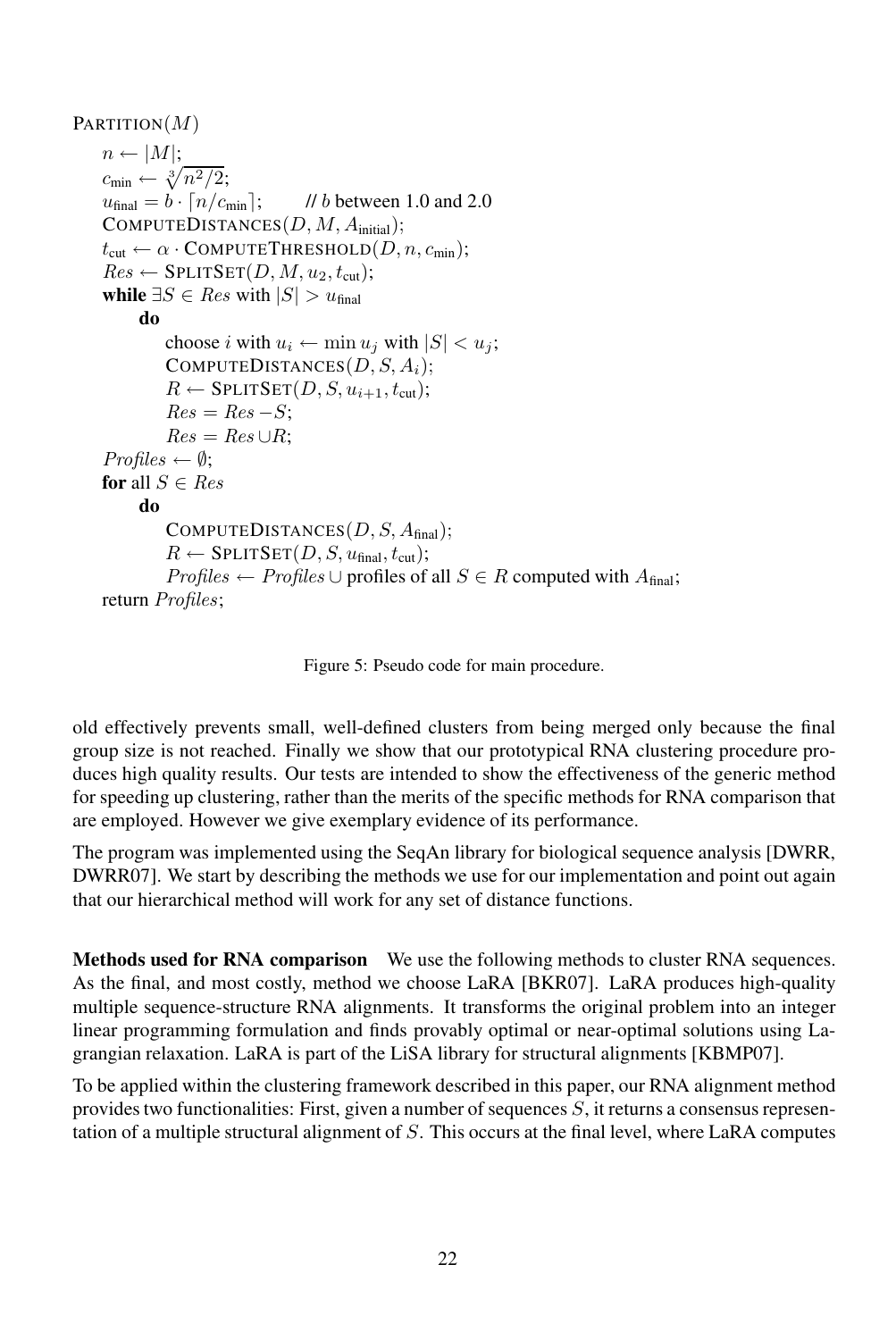multiple structural alignment for each of the small groups. Currently, we compute the multiple alignment by first computing all pairwise sequence-structure alignments of  $S$  and then passing this information to the program T-COFFEE [NHH00], which computes a consistency-based multiple alignment. Given such a multiple alignment we compute a consensus base pair probability matrix based on the structural information of the sequences in S.

Second, as the final method is used in the bottom-up phase, we must be able to align two of these consensus representations and return a distance that reflects the similarity of the two representations. This distance is used by the clustering method in the bottom-up phase. LaRA employs a profile-structure alignment approach for this task.

As our initial method we implemented a fast k-mer based distance as described in [Edg04]. More specifically, if  $s_1$  and  $s_2$  are two sequences of length  $n_1$  and  $n_2$  resp., then dist\_kmer( $s_1, s_2$ ) =  $1 - \sum_q \min(c_1(q), c_2(q)) / (\min(n_1, n_2) - k + 1)$ , where the sum ranges over all possible kmers q and  $c_1(q)$  and  $c_2(q)$  is the number of occurrences of q in the respective sequences. In our experiments we used  $k = 4$ .

**Runtime evaluation** We used subsets of 39 RNAs stemming from 4 different families from the Rfam database [GJMM<sup>+</sup>05]: the families are RF00034 (RprA), RF00198 (SL1), RF00243 (traJ), and RF00434 (BTE) which all have an average sequence length between 100-110 nucleotides (we list the accession numbers in Appendix A.1). The subsets contain 7, 94, 6, and 17 sequences, resp.

We then randomly generated subsets of size 3, 6, 9, 12, 16, 20, 25, 30, 35. For this test we only used our fast initial  $k$ -mer method and as the final method LaRA, so the results do not get diluted by intermediate methods. Figure 6 clearly illustrates that our method achieves a large speedup.



Figure 6: Run time comparison of the hierarchical method compared to the time needed for all pairwise comparisons. Data shown together with a fitted polynomial. The  $x$ -axis shows the number of sequences, the y-axis the run time in seconds.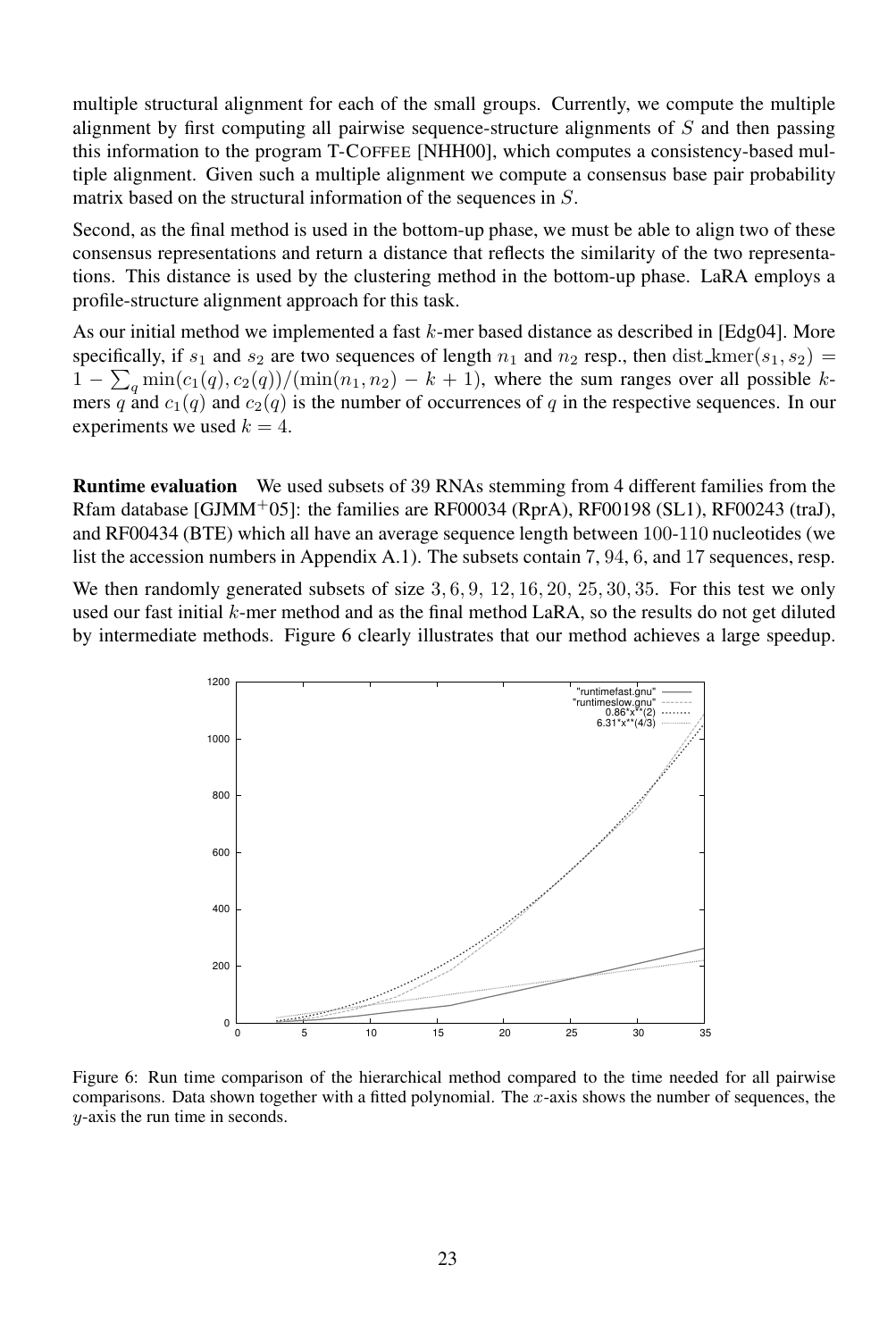It shows the original measurements and fitted polynomials. The usual method has to compute all pairwise comparisons so the pairwise comparisons fit neatly a quadratic curve (least square fit is  $0.86 \cdot x^2$ ). Our method is considerably faster but does not completely reach the theoretical optimal speedup. The least square fit results in the polynomial  $6.3 \cdot x^{4/3}$  but the real runtime seems to follow a polynomial with slightly higher degree (the discrepancy is due to the fact that the pairwise distance computation for profiles is indeed slower than the pairwise distance computation for single sequences and also from the not perfect cluster sizes).

**Effectiveness of linkage threshold and quality of clustering** In order to evaluate the effectiveness of the linkage threshold we constructed an input data set of 19 rather well separated RNA sequences: the data set is a subset of the 4 Rfam families that we used for our runtime test and contains 4 sequences from RF00034 (sequences 3, 4, 5, 6), 9 from RF00198 (sequences 7, 8, 9, 10, 11, 12, 13, 14, 15), 3 from RF00243 (sequences 16, 17, 18), and 3 from RF00434 (sequences  $(0, 1, 2)$ . We then ran the method with a final maximal group size of 19. That means that the procedure SPLITSET will stop joining sets only if the linkage threshold is exceeded. After the distance computation with our initial  $k$ -mer method we inspected the groups computed by the first call of SPLITSET and found that the program forms the groups  $\{0, 1, 2\}$ ,  $\{3, 4, 5, 6\}$ ,  $\{7, 8, 9, 10, 11, 12, 13, 14, 15\}$ , and  $\{16, 17, 18\}$  which is actually the correct clustering already. This shows that the linkage quotient indeed stops the formation of larger groups if the groups are separated sufficiently. The subsequent computation of the inter-group distances with the sensitive method resulted of course in the correct clustering.

As a second test we used 15 sequences from 3 families (again numbered  $\{0,1,2,3,4\}$ ,  $\{5,6,7,8,9\}$ ,  $\{10,11,12,13,14\}$  from the Rfam database: 5 sequences from RF00504 (Glycine riboswitch), RF00005 (tRNA), and RF00031 (SECIS elements) showing an average pairwise sequence identity of 0.45, 0.33, and 0.35, respectively. We list the accession numbers in App. A.2. This test set was chosen because it exhibits very little sequence similarity and is hard to cluster using sequence similarity alone (Figure 9 in the appendix shows the clustering result obtained with T-COFFEE). Indeed, our k-mer method produces distances between the sequences in the range of  $0.62 - 0.88$ and does not reveal clear clusters. On the other hand, our sensitive method is able to resolve the correct clusters in this difficult test set using the full distance matrix (see nodes 23, 24, and 27 in Fig. 7.)

How will our method work on this extreme example? Our method computes the following grouping before the final split with the most sensitive method:  $\{0, 1, 2\}$ , $\{3\}$ , $\{4, 6\}$ , $\{7, 8, 9\}$ , $\{10, 13\}$ , and  $\{11, 12, 14\}$  and finally computes the clustering depicted in Fig. 8. As it can be seen we compute two clusters correctly, but do not succeed for the third. Nevertheless our fast method is much better than the result computed by T-COFFEE.

## **4 Conclusion**

We presented in this paper a general adaptive scheme to speed up sequence based clustering algorithms in the best case from  $O(n^2)$  to  $O(n^{4/3})$ . We demonstrated its effectiveness on a prototypic implementation of an RNA clustering tool.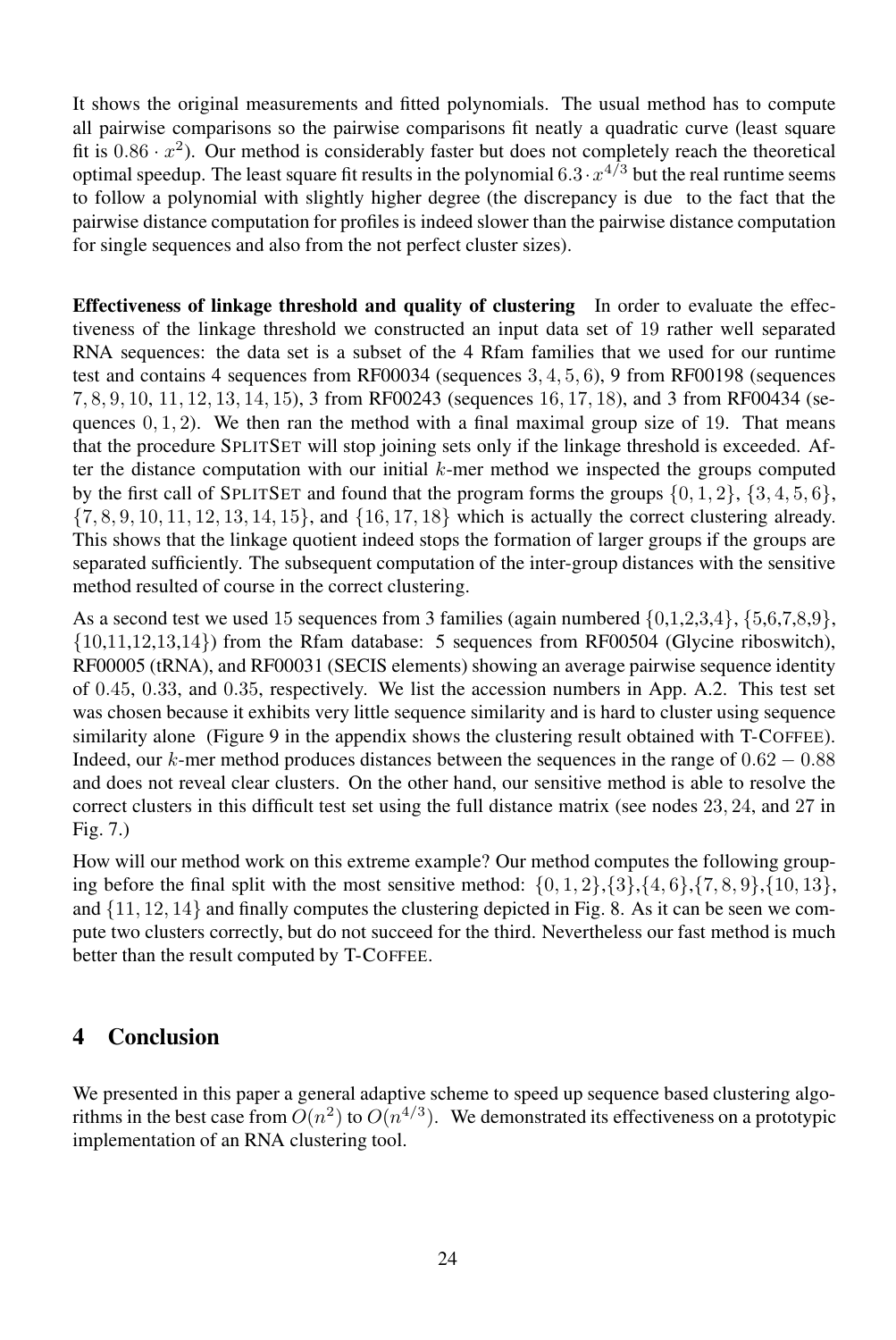As future work we will apply our method also to purely sequence based clustering of DNA and proteins and conduct a thorough evaluation of the resulting tools both in terms of speedup and accuracy (there are several recent methods for evaluating clusterings [Mei02,ZLZ05,SLL02,LUDT05, THG07] which we will use in this context). Also we plan to employ sparse matrix techniques in case that the number of sequences in the input is prohibitive for storing the entire distance matrix.

# **References**

| BKR07    | M. Bauer, G. W. Klau, and K. Reinert. Accurate Multiple Sequence-Structure Alignment of<br>RNA Sequences Using Combinatorial Optimization. BMC Bioinformatics, 2007. To appear.                              |
|----------|--------------------------------------------------------------------------------------------------------------------------------------------------------------------------------------------------------------|
| [DSO78]  | M. O. Dayhoff, R. M. Schwartz, and B. C. Orcutt. A model of evolutionary change in proteins.<br>In Atlas of Protein Sequence and Structure, volume 5, pages 345–352, 1978.                                   |
| [DWRR]   | A. Döring, D. Weese, T. Rausch, and K. Reinert. SeqAn – the C++ library for sequence<br>analysis. http://www.seqan.de.                                                                                       |
| [DWRR07] | A. Döring, D. Weese, T. Rausch, and K. Reinert. SegAn: An efficient, generic C++ library for<br>sequence analysis. BMC Bioinformatics, submitted, 2007.                                                      |
| [Edg04]  | R.C. Edgar. Local homolgy recognition and distance measures in linear time using compressed<br>amino acid alphabets. Nucleic Acids Research, 32(1):380-385, 2004.                                            |
|          | [GJMM <sup>+05]</sup> S. Griffiths-Jones, S. Moxon, M. Marshall, A. Khanna, S. R. Eddy, and A. Bateman. Rfam:<br>Annotating Non-Coding RNAs in Complete Genomes. <i>Nucl. Ac. Res.</i> , 33:D121–D141, 2005. |
| [HH92]   | S. Henikoff and J. G. Henikoff. Amino Acid Substitution Matrices from Protein Blocks. <i>Pro-</i><br>ceedings of the National Academy of Sciences, 89:10915-10919, 1992.                                     |
| [KBMP07] | G. W. Klau, M. Bauer, P. May, and L. Petzold. LiSA: a library for structural alignment algo-<br>rithms, 2007. http://www.planet-lisa.net.                                                                    |
| [LJG01]  | W. Li, L. Jaroszewski, and A. Godzik. Clustering of highly homologous sequences to reduce<br>the size of large protein databases. <i>Bioinformatics</i> , 17(3):282–283, 2001.                               |
| [LUDT05] | B. Lazareva-Ulitsky, K. Diemer, and P.D. Thomas. On the quality of tree-based protein classi-<br>fication. Bioinformatics, 21(9):1876-1890, 2005.                                                            |
| [Mei02]  | M. Meila. Comparing Clusterings. University of Washington, Statistics, Technical Report,<br>2002.                                                                                                            |
| [NHH00]  | C. Notredame, D. G. Higgins, and J. Heringa. T-Coffee: A novel method for fast and accurate<br>multiple sequence alignment. <i>Journal of Molecular Biology</i> , 2000.                                      |
| [SLL02]  | O. Sasson, N. Linial, and M. Linial. The metric space of proteins – comparative study of<br>clustering algorithms. Bioinformatics, 18:S14-S21, 2002.                                                         |
| [THG07]  | E. Torarinsson, J.H. Havgaard, and J. Gorodkin. Multiple structural alignment and clustering<br>of RNA sequences. Bioinformatics, 23(8):926-932, 2007.                                                       |
| [YLL99]  | G. Yona, N. Linial, and M. Linial. ProtoMap: automatic classification of protein sequences, a<br>hierarchy of protein families and local maps of protein space. <i>Proteins</i> , 37:360–378, 1999.          |
| [ZLZ05]  | D. Zhou, J. Li, and H. Zha. A new Mallows Distance Based MEtric For Computing Clusterings.<br>In Proceedings of 22nd International Conference on Machine Learning, pages 1028-1035,<br>2005.                 |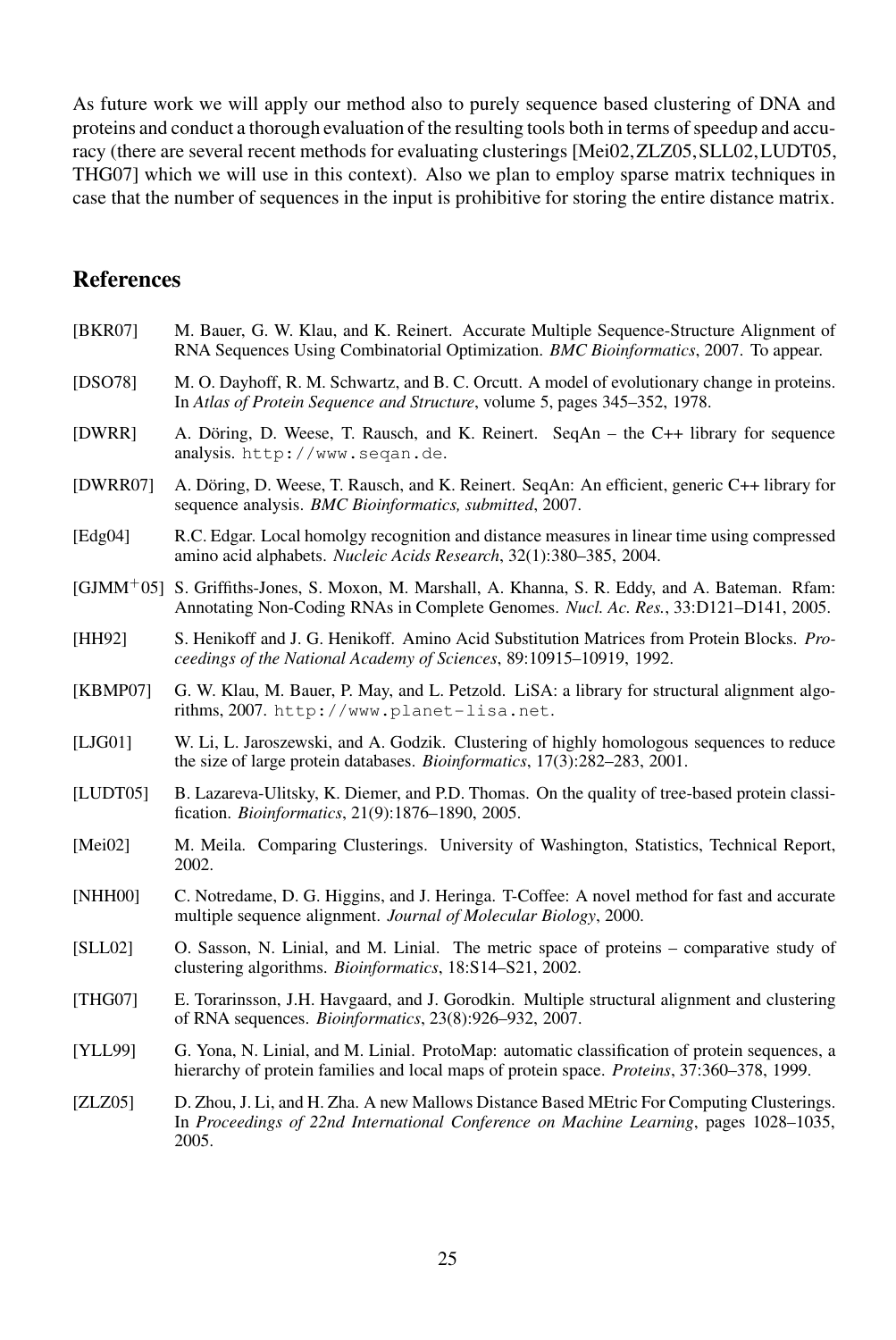# **A**

# **Appendix<br>A** Accession Numbers

#### **Runtime Evaluation**

 $\blacksquare$  RF00034 (RprA):

U000962.1768396-1768503, AE0169841.44786-44893, AE0087591.13089- 12982, AL6272711.108510-108617, BX5718671.288515-288628, BX9508511.2106268 -2106157, AJ4141521.107933-108041

© RF00198 (SL1):

U908311.1-100, U908321.1-99, U316461.55-159, U316351.55-159, U316371.55-157, AJ2790331.195-299, AJ3115271.55-157, AF2971191.1277-1381, AF2821791.149-252,

© RF00243 (traJ):

M209411.109-216, AF5506791.2929-3039,X558961.933-1040, AF2376971.390-500,AE0064711.61487-61592,AF3895291.1005-1112

**•** RF00434 (BTE):

AB0760431.1872-1973, AB0760421.1877-1973, AB0760461.1867-1967, D110281.4805-4903, D110321.4816-4915,AB0760471.1872-1973, AJ0074921.1972-2071, X076531.4819-4918, AJ0074911.1974-2073, AF2351671.4816-4915, D857831.4816-4915, X800501.6-105, L240491.5262-5363,AB0760481.1871-1967, AF4413931.5292-5389, AF2187982.4817-4938, AY2207391.4842-4940

#### **Clustering Evaluation**

RF00504 (Glycine riboswitch): AP001516.1 246305-246211, AE016822.1 1714518-1714420, AP002996.2 13233-13334, AP004599.1 137133-137028, AE011751.1 9538-9457

© RF00005 (tRNA):

AL021918.1 94597-94678, M86495.1 1026-1092, S64977.1 800-870, X54408.1 1-73, X66438.1 1-72

■ RF00031 (SECIS elements):

L12743.1 694-758, AF241527.2 359-424, X13710.1 946-1008, AB032826.1 1401-1464, AL049837.4 130674-130738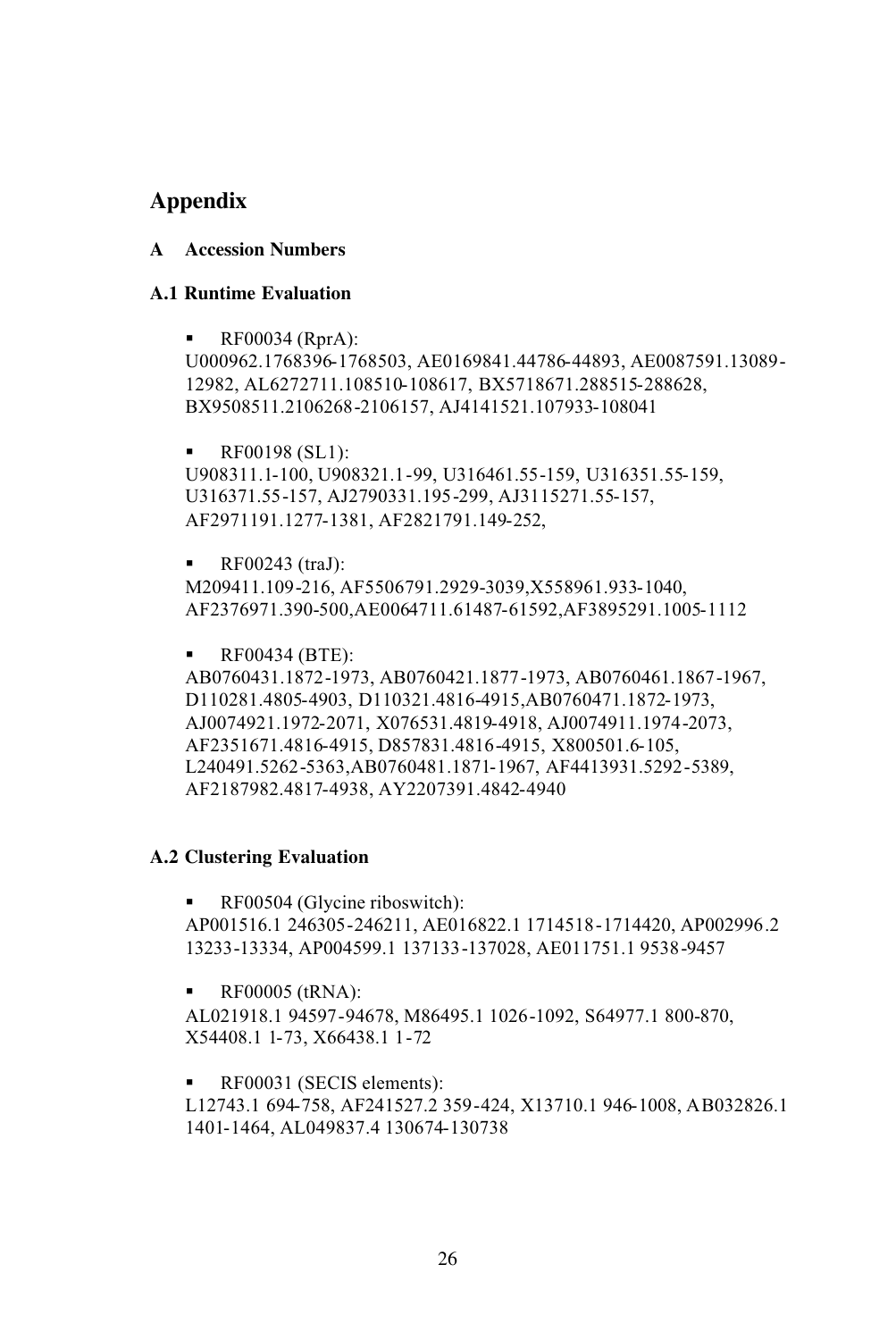

Figure 7: Result of average linkage clustering using the full distance matrix computed with the most sensitive method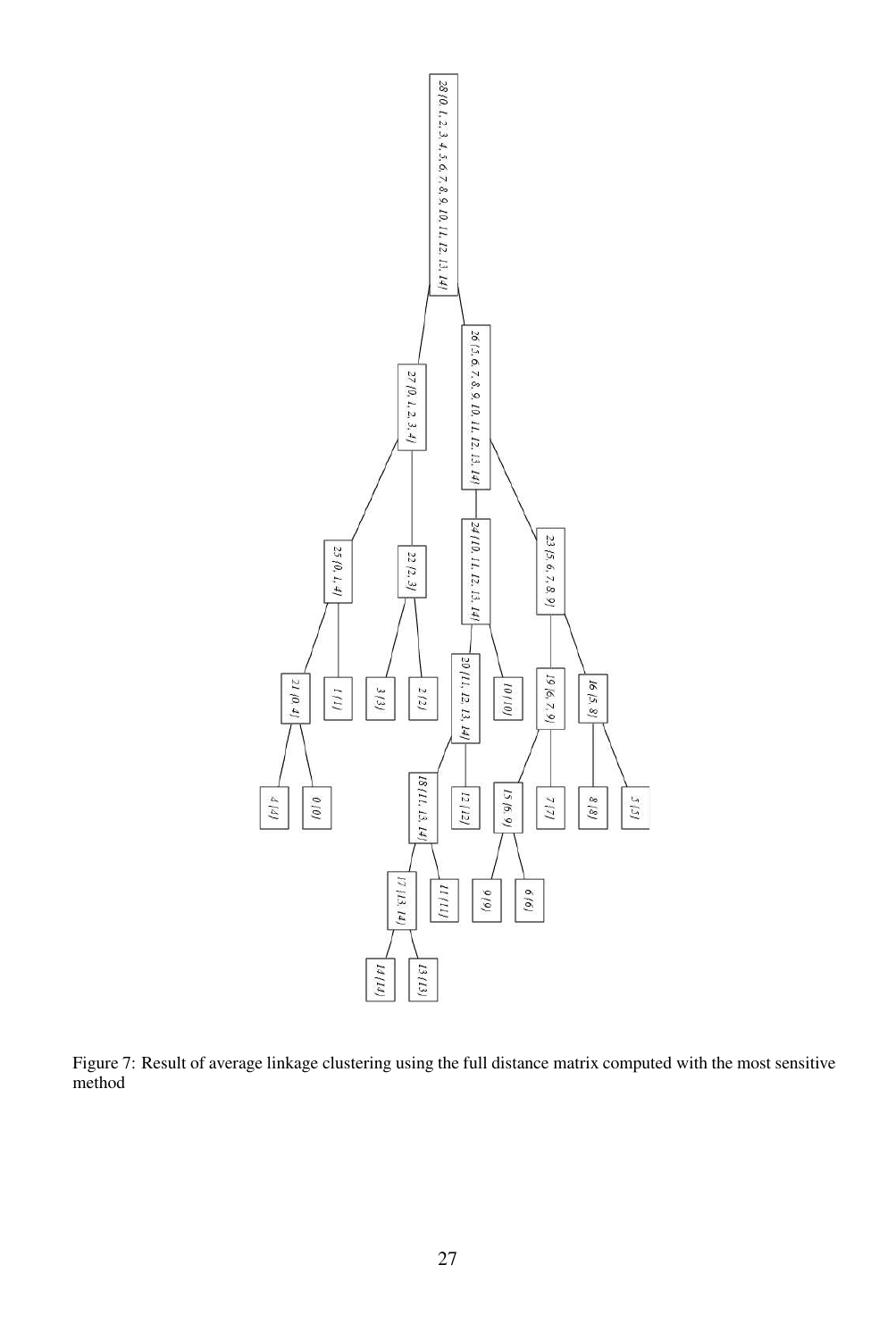

Figure 8: Result of average linkage clustering using the hierarchical method.